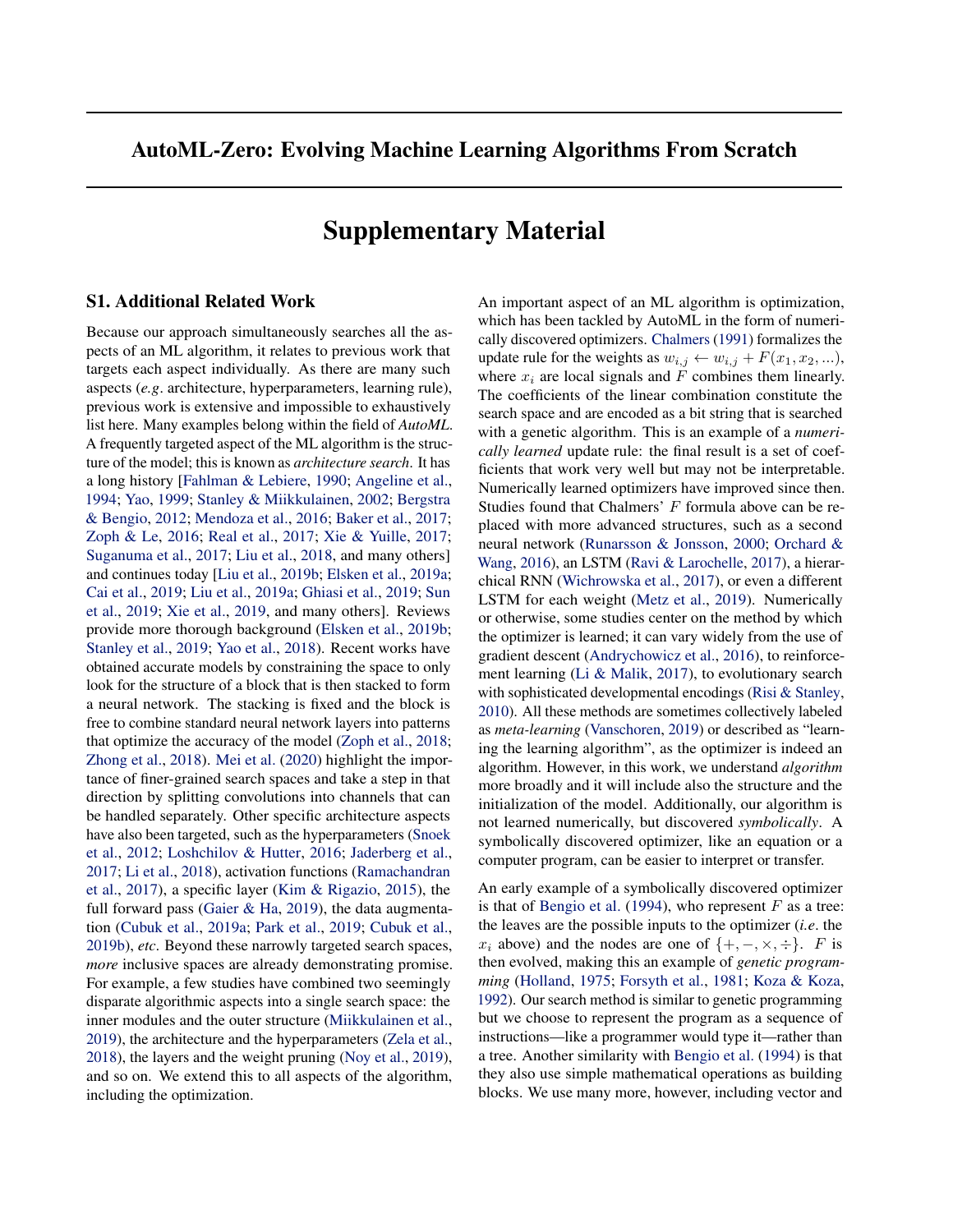matrix instructions that take advantage of dense hardware computations. More recently, [Bello et al.](#page-0-0) [\(2017\)](#page-0-0) revisited symbolically learned optimizers to apply them to a modern neural network. Their goal was to maximize the final accuracy of their models and so they restrict the search space by allowing hand-tuned operations (*e.g*. "apply dropout with 30% probability", "clip at 0.00001", *etc*.). Our search space, on the other hand, aims to minimize restrictions and manual design. Both [Bengio et al.](#page-0-0) [\(1994\)](#page-0-0) and [Bello et al.](#page-0-0) [\(2017\)](#page-0-0) assume the existence of a neural network with a forward pass that computes the activations and a backward pass that provides the weight gradients. Thus, the search process can just focus on discovering how to use these activations and gradients to adjust the network's weights. In contrast, we do not assume the existence of a neural network model or of the gradient. They must therefore be discovered in the same way as the rest of the algorithm.

We note that our work also relates to program synthesis efforts. Early approaches have proposed to search for programs that improve themselves [\(Lenat,](#page-0-0) [1983;](#page-0-0) [Schmidhuber,](#page-0-0) [1987;](#page-0-0) [Pitrat,](#page-0-0) [1996\)](#page-0-0). We share similar goals in searching for learning algorithms, but focus on common machine learning tasks and have dropped the self-reflexivity requirement. More recently, program synthesis has focused on solving problems like sorting, addition, counting [\(Schmidhuber,](#page-0-0) [2004;](#page-0-0) [Graves et al.,](#page-0-0) [2014;](#page-0-0) [Reed & de Freitas,](#page-0-0) [2015;](#page-0-0) [Valkov](#page-0-0) [et al.,](#page-0-0) [2018\)](#page-0-0), string manipulations [\(Polozov & Gulwani,](#page-0-0) [2015;](#page-0-0) [Parisotto et al.,](#page-0-0) [2016;](#page-0-0) [Devlin et al.,](#page-0-0) [2017\)](#page-0-0), character recognition [\(Lake et al.,](#page-0-0) [2015\)](#page-0-0), competition-style programming [\(Balog et al.,](#page-0-0) [2017\)](#page-0-0), structured data QA [\(Neelakantan](#page-0-0) [et al.,](#page-0-0) [2015;](#page-0-0) [Liang et al.,](#page-0-0) [2016;](#page-0-0) [2018\)](#page-0-0), program parsing [\(Chen et al.,](#page-0-0) [2017\)](#page-0-0), and game playing [\(Wilson et al.,](#page-0-0) [2018\)](#page-0-0), to name a few. These studies are increasingly making more *use* of ML to solved the said problems [\(Gulwani et al.,](#page-0-0) [2017\)](#page-0-0). Unlike these studies, we focus on synthesizing programs that solve the problem of *doing* ML.

# S2. Search Space Additional Details

Supplementary Table [S1](#page-2-0) describes all the ops in our search space. They are ordered to reflect how we chose them: we imagined a typical school curriculum up to—but not including—calculus (see braces to the right of the table). In particular, there are no derivatives so any gradient computation used for training must be evolved.

#### S3. Search Method Additional Details

The mutations that produce the child from the parent must be tailored to the search space. We use a uniformly random choice among the following three transformations: (i) add or remove an instruction; instructions are added at a random position and have a random op and random arguments; to prevent programs from growing unnecessarily, instruction removal is twice as likely as addition; (ii) completely randomize all instructions in a component function by randomizing all their ops and arguments; or (iii) modify a randomly chosen argument of a randomly selected existing instruction. All categorical random choices are uniform. When modifying a real-valued constant, we multiply it by a uniform random number in [0*.*5*,* 2*.*0] and flip its sign with 10% probability.

We upgrade the regularized evolution search method [\(Real](#page-0-0) [et al.,](#page-0-0) [2019\)](#page-0-0) to improve its performance in the following ways. These upgrades are justified empirically through ablation studies in Supplementary Section [S9.](#page-7-0)

Functional Equivalence Checking (FEC). The lack of heavy design of the search space allows for mutations that do not have an effect on the accuracy (*e.g*. adding an instruction that writes to an address that is never read). When these mutations occur, the child algorithm behaves identically to its parent. To prevent these identically functioning algorithms from being repeatedly evaluated (*i.e*. trained and validated in full many times), we keep an LRU cache mapping evaluated algorithm fingerprints to their accuracies. Before evaluating an algorithm, we first quickly fingerprint it and consult the cache to see if it has already been evaluated. If it has, we reuse the stored accuracy instead of computing it again. This way, we can keep the different implementations of the same algorithm for the sake of diversity: even though they produce the same accuracy now, they may behave differently upon further mutation.

To fingerprint an algorithm, we train it for 10 steps and validate it on 10 examples. The 20 resulting predictions are then truncated and hashed to produce an integer fingerprint. The cache holds 100k fingerprint–accuracy pairs.

Parallelism. In multi-process experiments, each process runs regularized evolution on its own population and the worker processes exchange algorithms through migration [\(Alba & Tomassini,](#page-0-0) [2002\)](#page-0-0). Every 100–10000 evaluations, each worker uploads 50 algorithms (half the population) to a central server. The server replies with 50 algorithms sampled randomly across *all* workers that are substituted into the worker's population.

Dataset Diversity. While the final evaluations are on binary CIFAR-10, in the experiments in Sections [4.2](#page-0-0) and [4.3,](#page-0-0) 50% of the workers train and evaluate on binary MNIST instead of CIFAR-10. MNIST is a dataset of labeled hand-written digits [\(LeCun et al.,](#page-0-0) [1998\)](#page-0-0). We project MNIST to 256 dimensions in the same way we do for CIFAR-10. Supplementary Section [S9](#page-7-0) demonstrates how searching on multiple MNIST-based and CIFAR-based tasks improves final performance on CIFAR-10, relative to searching only on multiple MNIST-based tasks or only on multiple CIFAR-based tasks.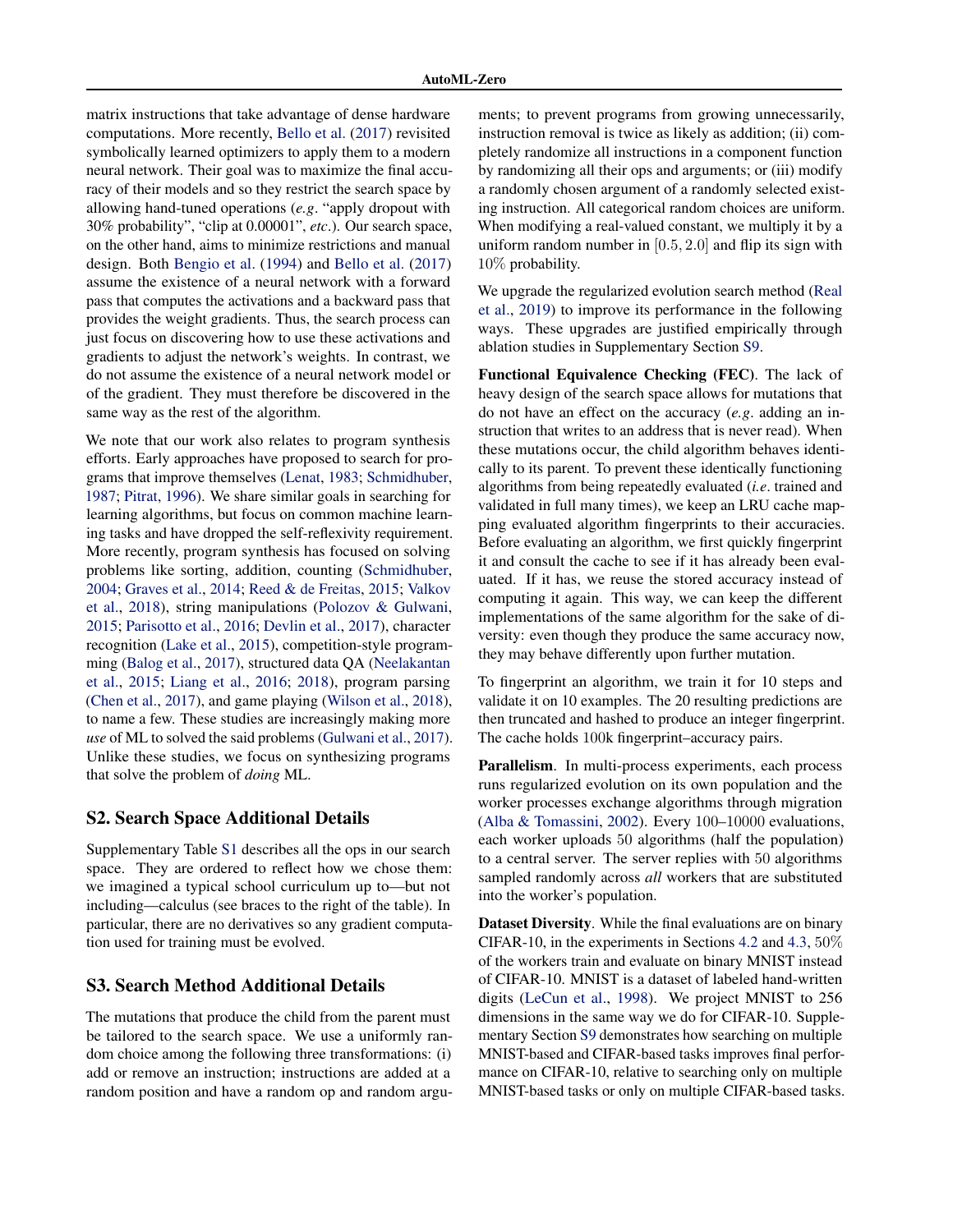<span id="page-2-0"></span>Hurdles. We adopt the *hurdles* upgrade to the evolutionary algorithm. This upgrade uses statistics of the population to early-stop the training of low performing models [\(So](#page-0-0) [et al.,](#page-0-0) [2019\)](#page-0-0). The early-stopping criterion is the failure to reach a minimum accuracy—the *hurdle*. We alter the original implementation by setting the hurdle to the 75*th* percentile of unique accuracies of the evolving population on a rolling basis (as opposed to the stationary value used in the original implementation). This alteration gives us more predictability over the resource savings: we consistently save 75% of our compute, regardless of how the accuracy distribution shifts over the course of the search experiment.

Terminating Degenerate Algorithms. We terminate algorithms early if their calculations produce NaN or Inf values, and assign them a fixed minimum accuracy *amin* (we use  $a_{min}$ =0). Similarly, if an algorithm's error on any training

example exceeds a threshold  $e_{max} \gg 1$  (we use  $e_{max} = 100$ ), we also stop that algorithm and assign it the accuracy *amin*. Lastly, we time each algorithm as it is being executed and terminate it if its run-time exceeds a fixed threshold; we set this threshold to 4x the run-time of a plain neural network trained with gradient descent.

The experiment's meta-parameters (*e.g*. *P* and *T*) were either decided in smaller experiments (*e.g*. *P*), taken from previous work (*e.g*. *T*), or not tuned. Even when tuning parameters in smaller experiments, this was not done extensively (*e.g*. no multi-parameter grid searches); typically, we tried a handful of values independently when each feature was introduced. For each experiment, we scaled—without tuning—some meta-parameters based on compute or hardware limitations. For example, compute-heavy tasks use smaller populations in order to save frequent checkpoints in

Table S1: Ops vocabulary. *s*,  $\vec{v}$  and *M* denote a scalar, vector, and matrix, resp. Early-alphabet letters  $(a, b, etc.)$  denote memory addresses. Mid-alphabet letters (*e.g*. *i*, *j*, *etc*.) denote vector/matrix indexes ("Index" column). Greek letters denote constants ("Consts." column).  $U(\alpha, \beta)$  denotes a sample from a uniform distribution in  $[\alpha, \beta]$ .  $\mathcal{N}(\mu, \sigma)$  is analogous for a normal distribution with mean  $\mu$  and standard deviation  $\sigma$ .  $\mathbb{I}_X$  is the indicator function for set *X*. Example: " $M_a^{(i,j)} = \mathcal{U}(\alpha, \beta)$ " describes the operation "assign to the *i*,*j*-th entry of the matrix at address *a* a value sampled from a uniform random distribution in  $[\alpha, \beta]$ ".

| Op               | Code                                  | Input Args           |         | <b>Output Args</b> |                                | Description                                                                      |                   |  |
|------------------|---------------------------------------|----------------------|---------|--------------------|--------------------------------|----------------------------------------------------------------------------------|-------------------|--|
| <b>ID</b>        | Example                               | Addresses<br>/ types | Consts. | Address<br>/ type  | Index                          | (see caption)                                                                    |                   |  |
| OP <sub>0</sub>  | no_op                                 |                      |         |                    | $\overline{\phantom{0}}$       |                                                                                  |                   |  |
| OP <sub>1</sub>  | $s2 = s3 + s0$                        | $a,b$ / scalars      |         | $c$ / scalar       |                                | $s_c = s_a + s_b$                                                                |                   |  |
| OP <sub>2</sub>  | $s4 = s0 - s1$                        | $a,b$ / scalars      |         | $c$ / scalar       |                                | $s_c = s_a - s_b$                                                                |                   |  |
| OP <sub>3</sub>  | $s8 = s5 * s5$                        | $a,b$ / scalars      |         | $c$ / scalar       |                                | $s_c = s_a s_b$                                                                  | <b>Arithmetic</b> |  |
| OP <sub>4</sub>  | $s7 = s5/s2$                          | $a,b$ / scalars      |         | $c$ / scalar       | $\overline{\phantom{0}}$       | $s_c = s_a/s_b$                                                                  |                   |  |
| OP <sub>5</sub>  | $s8 = abs(s0)$                        | $a/$ scalar          |         | $b/$ scalar        | $\qquad \qquad \longleftarrow$ | $s_b =  s_a $                                                                    |                   |  |
| OP <sub>6</sub>  | $s4 = 1/s8$                           | $a/$ scalar          |         | $b/$ scalar        |                                | $s_b = 1/s_a$                                                                    |                   |  |
| OP7              | $s5 = sin(s4)$                        | $a/$ scalar          |         | $b/$ scalar        | $\overline{\phantom{0}}$       | $s_b = \sin(s_a)$                                                                |                   |  |
| OP <sub>8</sub>  | $s1 = cos(s4)$                        | $a/$ scalar          |         | $b/$ scalar        |                                | $s_b = \cos(s_a)$                                                                |                   |  |
| OP <sub>9</sub>  | $s3 = tan(s3)$                        | $a/$ scalar          |         | $b/$ scalar        | $\overline{\phantom{0}}$       | $s_b = \tan(s_a)$                                                                | Trigonometry      |  |
| OP <sub>10</sub> | $s0 = arcsin(s4)$                     | $a/$ scalar          |         | $b/$ scalar        | $\qquad \qquad \longleftarrow$ | $s_b = \arcsin(s_a)$                                                             |                   |  |
| OP <sub>11</sub> | $s2 = arccos(s0)$                     | $a/$ scalar          |         | $b/$ scalar        |                                | $s_b = \arccos(s_a)$                                                             |                   |  |
| <b>OP12</b>      | $s4 = arctan(s0)$                     | $a/$ scalar          |         | $b/$ scalar        | $\overline{\phantom{0}}$       | $s_b = \arctan(s_a)$                                                             |                   |  |
| OP13             | $s1 = exp(s2)$                        | $a/$ scalar          |         | $b/$ scalar        | $\qquad \qquad -$              | $s_b = e^{s_a}$                                                                  |                   |  |
| <b>OP14</b>      | $s0 = log(s3)$                        | $a/$ scalar          |         | $b/$ scalar        | $\overline{\phantom{0}}$       | $s_b = \log s_a$                                                                 |                   |  |
| OP15             | $s3 =$ heaviside $(s0)$               | $a/$ scalar          |         | $b/$ scalar        | $\qquad \qquad -$              | $s_b = \mathbb{1}_{\mathbb{R}^+}(s_a)$                                           |                   |  |
| <b>OP16</b>      | $v2 =$ heaviside $(v2)$               | $a /$ vector         |         | $b$ / vector       | $\overline{\phantom{0}}$       | $\vec{v}_{h}^{(i)} = \mathbb{1}_{\mathbb{R}^{+}}(\vec{v}_{a}^{(i)}) \ \forall i$ | Pre-Calculus      |  |
| <b>OP17</b>      | $m7 =$ heaviside $(m3)$               | $a /$ matrix         |         | $b /$ matrix       | $\qquad \qquad -$              | $M_h^{(i,j)} = \mathbb{1}_{\mathbb{R}^+}(M_a^{(i,j)}) \ \forall i, j$            |                   |  |
| OP <sub>18</sub> | $v1 = s7 * v1$                        | $a,b$ / sc, vec      |         | $c$ / vector       | —                              | $\vec{v}_c = s_a \vec{v}_b$                                                      |                   |  |
| <b>OP19</b>      | $v1 = bcast(s3)$                      | $a/$ scalar          |         | $b$ / vector       | $\overline{\phantom{0}}$       | $\vec{v}_h^{(i)} = s_a \quad \forall i$                                          |                   |  |
| <b>OP20</b>      | $v5 = 1/v7$                           | $a /$ vector         |         | $b$ / vector       | $\equiv$                       | $\vec{v}_{h}^{(i)} = 1/\vec{v}_{a}^{(i)}$ $\forall i$                            |                   |  |
| OP <sub>21</sub> | $s0=norm(v3)$                         | $a/$ scalar          |         | $b$ / vector       | $\overline{\phantom{m}}$       | $s_b =  \vec{v}_a $                                                              |                   |  |
| OP22             | $v3 = abs(v3)$                        | $a /$ vector         |         | b / vector         |                                | $\vec{v}_h^{(i)} =  \vec{v}_a^{(i)}  \quad \forall i$                            | Linear Algebra    |  |
|                  | . [Table continues on the next page.] |                      |         |                    |                                |                                                                                  |                   |  |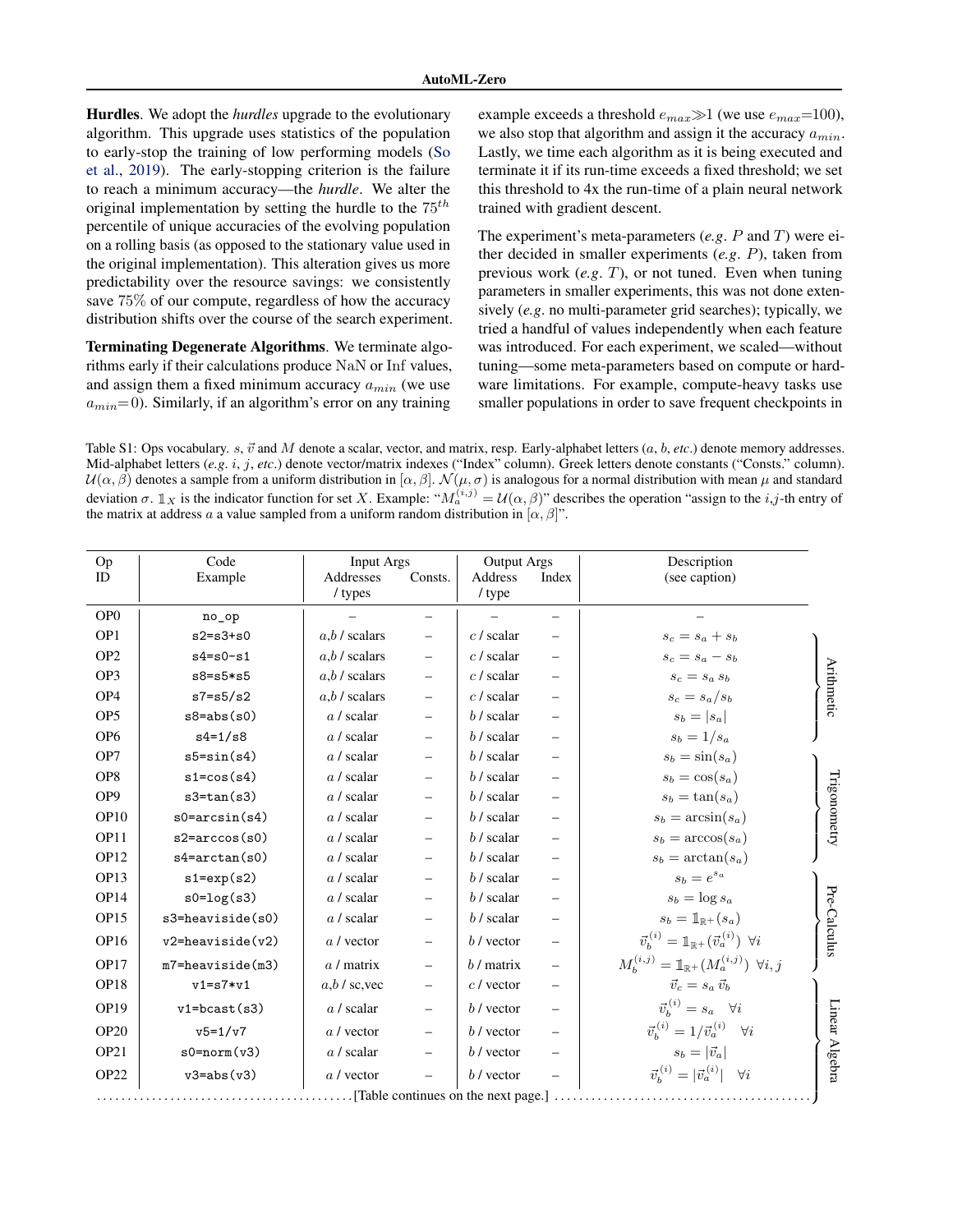Table S1: Ops vocabulary (continued)

| Op<br>ID         | Code<br>Example          | <b>Input Args</b><br>Addresses | Consts          | <b>Output Args</b><br>Address | Index                    | Description<br>(see caption)                                                |                   |  |
|------------------|--------------------------|--------------------------------|-----------------|-------------------------------|--------------------------|-----------------------------------------------------------------------------|-------------------|--|
|                  |                          | / types                        |                 | / type                        |                          |                                                                             |                   |  |
| OP <sub>23</sub> | $v5 = v0 + v9$           | $a,b$ / vectors                |                 | $c$ / vector                  | $\qquad \qquad -$        | $\vec{v}_c = \vec{v}_a + \vec{v}_b$                                         |                   |  |
| OP <sub>24</sub> | $v1 = v0 - v9$           | $a,b$ / vectors                |                 | $c$ / vector                  |                          | $\vec{v}_c = \vec{v}_a - \vec{v}_b$                                         |                   |  |
| OP <sub>25</sub> | $v8 = v1 * v9$           | $a,b$ / vectors                |                 | $c$ / vector                  | $\overline{\phantom{0}}$ | $\vec{v}_{c}^{\,(i)}=\vec{v}_{a}^{\,(i)}\;\vec{v}_{b}^{\,(i)}\;\;\forall i$ |                   |  |
| <b>OP26</b>      | $v9 = v8/v2$             | $a,b$ / vectors                |                 | $c$ / vector                  | ÷                        | $\vec{v}_c^{(i)} = \vec{v}_a^{(i)}/\vec{v}_b^{(i)}$ $\forall i$             |                   |  |
| OP <sub>27</sub> | $s6 = dot(v1, v5)$       | $a,b$ / vectors                |                 | $c$ / scalar                  |                          | $s_c = \vec{v}_a^{\, T} \, \vec{v}_b$                                       |                   |  |
| OP <sub>28</sub> | $m1$ =outer $(v6, v5)$   | $a.b$ / vectors                |                 | $c /$ matrix                  |                          | $M_c = \vec{v}_a \, \vec{v}_b^T$                                            |                   |  |
| OP <sub>29</sub> | $m1 = s4*m2$             | $a,b$ / sc/mat                 |                 | $c /$ matrix                  |                          | $M_c = s_a M_b$                                                             |                   |  |
| OP30             | $m3 = 1/m0$              | $a /$ matrix                   |                 | $b /$ matrix                  |                          | $M_h^{(i,j)} = 1/M_a^{(i,j)}$ $\forall i, j$                                |                   |  |
| OP31             | $v6 = dot(m1, v0)$       | $a,b$ / mat/vec                |                 | $c$ / vector                  |                          | $\vec{v}_c = M_a \, \vec{v}_b$                                              |                   |  |
| OP32             | $m2 = bcast(v0, axis=0)$ | $a /$ vector                   |                 | $b/$ matrix                   | $\overline{\phantom{0}}$ | $M_h^{(i,j)} = \vec{v}_a^{(i)} \;\; \forall i, j$                           | Linear Algebra    |  |
| OP33             | $m2 = bcast(v0, axis=1)$ | $a /$ vector                   |                 | $b /$ matrix                  |                          | $M_h^{(j,i)} = \vec{v}_a^{(i)} \;\; \forall i, j$                           |                   |  |
| OP34             | $s2=norm(m1)$            | $a /$ matrix                   |                 | $b/$ scalar                   |                          | $s_b =   M_a  $                                                             |                   |  |
| OP35             | $v4 = norm(m7, axis=0)$  | $a /$ matrix                   |                 | $b$ / vector                  |                          | $\vec{v}_{h}^{(i)} =  M_a^{(i,\cdot)} $ $\forall i$                         |                   |  |
| OP36             | $v4=norm(m7, axis=1)$    | $a /$ matrix                   |                 | $b$ / vector                  |                          | $\vec{v}_{h}^{(j)} =  M_a^{(\cdot,j)}  \;\; \forall j$                      |                   |  |
| OP37             | m9=transpose(m3)         | $a /$ matrix                   |                 | $b/$ matrix                   |                          | $M_b =  M_a^T $                                                             |                   |  |
| OP38             | $m1 = abs(m8)$           | $a /$ matrix                   |                 | $b /$ matrix                  |                          | $M_h^{(i,j)} =  M_a^{(i,j)}  \; \forall i, j$                               |                   |  |
| OP39             | $m2=m2+m0$               | $a,b$ / matrixes               |                 | $c /$ matrix                  |                          | $M_c = M_a + M_b$                                                           |                   |  |
| OP <sub>40</sub> | $m2 = m3 + m1$           | $a,b$ / matrixes               |                 | $c /$ matrix                  |                          | $M_c = M_a - M_b$                                                           |                   |  |
| OP41             | $m3 = m2 * m3$           | $a,b$ / matrixes               |                 | $c /$ matrix                  |                          | $M_c^{(i,j)} = M_a^{(i,j)} M_b^{(i,j)} \ \forall i,j$                       |                   |  |
| OP42             | $m4=m2/m4$               | $a,b$ / matrixes               |                 | $c /$ matrix                  |                          | $M_c^{(i,j)} = M_a^{(i,j)}/M_b^{(i,j)}$ $\forall i, j$                      |                   |  |
| OP43             | $m5 = matmul(m5, m7)$    | $a,b$ / matrixes               |                 | $c /$ matrix                  |                          | $M_c = M_a M_b$                                                             |                   |  |
| OP44             | $s1 = minimum(s2, s3)$   | $a,b$ / scalars                |                 | $c$ / scalar                  |                          | $s_c = \min(s_a, s_b)$                                                      |                   |  |
| OP45             | $v4 = minimum(v3, v9)$   | $a,b$ / vectors                |                 | $c$ / vector                  |                          | $\vec{v}_c^{(i)} = \min(\vec{v}_a^{(i)}, \vec{v}_b^{(i)}) \ \forall i$      |                   |  |
| OP46             | $m2 = minimum(m2, m1)$   | $a,b/$ matrixes                |                 | $c /$ matrix                  |                          | $M_c^{(i,j)} = \min(M_a^{(i,j)}, M_b^{(i,j)})$ $\forall i, j$               |                   |  |
| OP47             | $s8 = maximum(s3, s0)$   | $a,b$ / scalars                |                 | $c$ / scalar                  |                          | $s_c = \max(s_a, s_b)$                                                      |                   |  |
| OP48             | $v7 = maximum(v3, v6)$   | $a,b$ / vectors                |                 | $c$ / vector                  | $\overline{\phantom{0}}$ | $\vec{v}_c^{(i)} = \max(\vec{v}_a^{(i)}, \vec{v}_b^{(i)}) \;\; \forall i$   |                   |  |
| OP49             | $m7 = maximum(m1, m0)$   | $a,b$ / matrixes               |                 | $c /$ matrix                  |                          | $M_c^{(i,j)} = \max(M_a^{(i,j)}, M_b^{(i,j)})$ $\forall i, j$               |                   |  |
| OP <sub>50</sub> | $s2$ =mean $(v2)$        | $a /$ vector                   |                 | $b/$ scalar                   |                          | $s_b = \text{mean}(\vec{v}_a)$                                              |                   |  |
| OP <sub>51</sub> | $s2 = mean(m8)$          | a / matrix                     |                 | $b/$ scalar                   |                          | $s_b = \text{mean}(M_a)$                                                    | Probabili         |  |
| OP <sub>52</sub> | $v1 = mean(m2, axis=0)$  | $a /$ matrix                   |                 | $b$ / vector                  |                          | $\vec{v}_b^{(i)} = \text{mean}(M_a^{(i,\cdot)}) \ \forall i$                | ty and Statistics |  |
| OP53             | $v3 = std(m2, axis=0)$   | $a /$ matrix                   |                 | $b$ / vector                  |                          | $\vec{v}_h^{(i)} = \text{stdev}(M_a^{(i,\cdot)})$ $\forall i$               |                   |  |
| OP54             | $s3 = std(v3)$           | $a /$ vector                   |                 | $b/$ scalar                   |                          | $s_b = \text{stdev}(\vec{v}_a)$                                             |                   |  |
| OP <sub>55</sub> | $s4 = std(m0)$           | $a /$ matrix                   |                 | $b/$ scalar                   |                          | $s_b = \text{stdev}(M_a)$                                                   |                   |  |
| OP <sub>56</sub> | $s2=0.1$                 |                                | $\gamma$        | $a/$ scalar                   |                          | $s_a = \gamma$                                                              |                   |  |
| OP57             | $v3[5] = -2.4$           |                                | $\gamma$        | $a /$ vector                  | $\dot{\imath}$           | $\vec{v}_a^{(i)} = \gamma$                                                  |                   |  |
| <b>OP58</b>      | $m2[5,1] = -0.03$        |                                | $\gamma$        | $a /$ matrix                  | i, j                     | $M_a^{(i,j)} = \gamma$                                                      |                   |  |
| OP59             | $s4 = uniform(-1,1)$     |                                | $\alpha, \beta$ | $a/$ scalar                   |                          | $s_a = \mathcal{U}(\alpha, \beta)$                                          |                   |  |
| OP <sub>60</sub> | $v1 = uniform(0.4, 0.8)$ |                                | $\alpha, \beta$ | a / vector                    |                          | $\vec{v}_a^{(i)} = \mathcal{U}(\alpha, \beta)$ $\forall i$                  |                   |  |
|                  |                          |                                |                 |                               |                          |                                                                             |                   |  |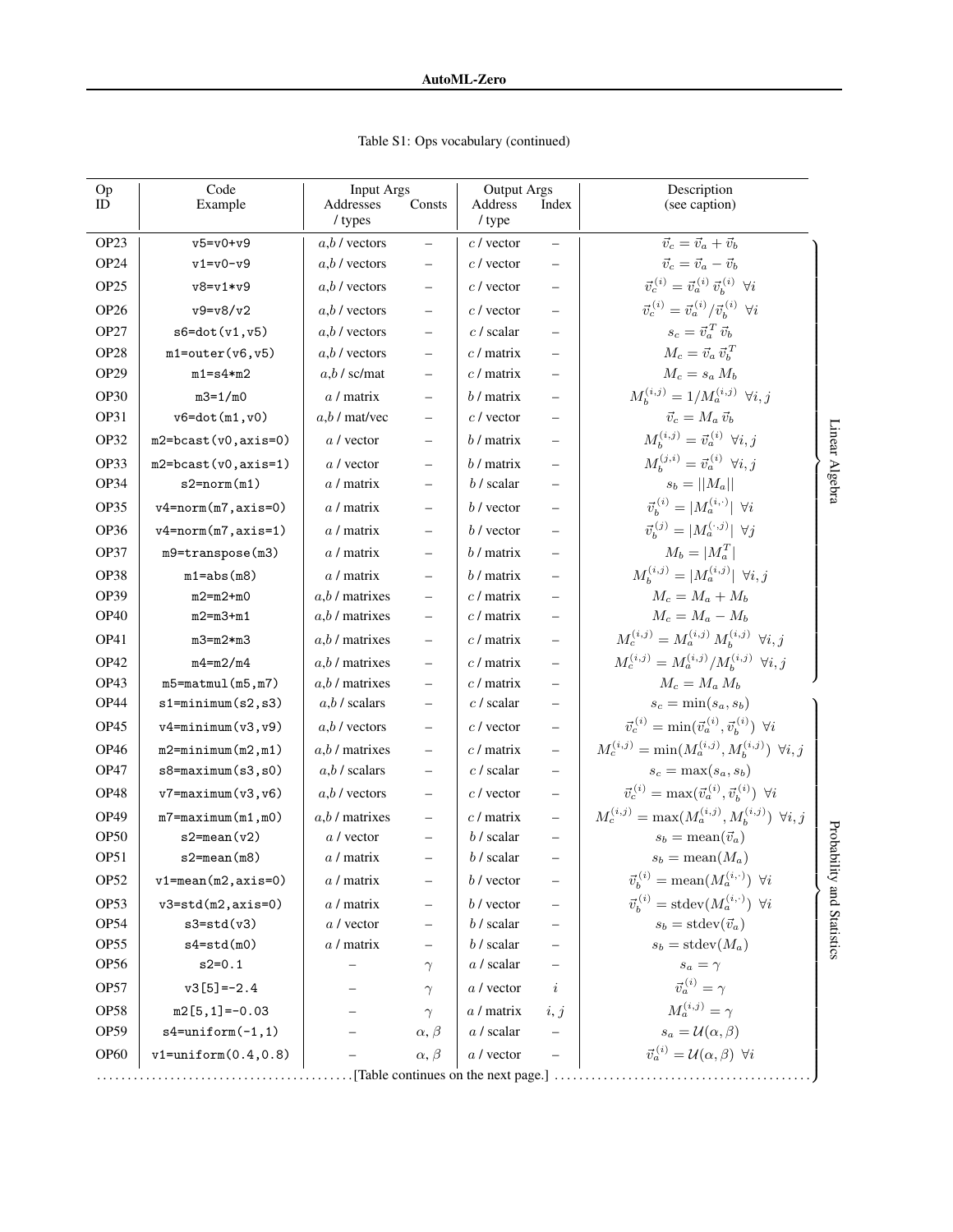Table S1: Ops vocabulary (continued)

| Op               | Code                       | Input Args           |                 | <b>Output Args</b>       |                          | Description                                                        |
|------------------|----------------------------|----------------------|-----------------|--------------------------|--------------------------|--------------------------------------------------------------------|
| <b>ID</b>        | Example                    | Addresses<br>/ types | Consts          | <b>Address</b><br>' type | Index                    | (see caption)                                                      |
| OP <sub>61</sub> | $m0 = uniform(-0.5, 0.6)$  |                      | $\alpha, \beta$ | $a /$ matrix             | $\overline{\phantom{0}}$ | $M_a^{(i,j)} = \mathcal{U}(\alpha, \beta)$ $\forall i, j$<br>Prob. |
| OP <sub>62</sub> | $s4 = gaussian(0.1, 0.7)$  |                      | $\mu, \sigma$   | $a/$ scalar              | $\overline{\phantom{m}}$ | $s_a = \mathcal{N}(\mu, \sigma)$                                   |
| <b>OP63</b>      | $v8 =$ gaussian $(0.4, 1)$ |                      | $\mu, \sigma$   | a / vector               | $\overline{\phantom{m}}$ | pue<br>$\vec{v}_a^{(i)} = \mathcal{N}(\mu, \sigma)$ $\forall i$    |
| OP <sub>64</sub> | $m2 =$ gaussian(-2,1.3)    |                      | $\mu, \sigma$   | matrix<br>a <sub>l</sub> | $\overline{\phantom{0}}$ | Stats<br>$M_a^{(i,j)} = \mathcal{N}(\mu, \sigma)$ $\forall i, j$   |

case of machine reboots. Additional discrepancies between experiment configurations in the different sections are due to different researchers working independently.

#### S4. Task Generation Details

Sections [4.2](#page-0-0) and [4.3](#page-0-0) employ many binary classification tasks grouped into two sets, *Tsearch* and *Tselect*. We now describe how these tasks are generated. We construct a binary classification task by randomly selecting a pair of classes from CIFAR-10 to yield positive and negative examples. We then create a random projection matrix by drawing from a Gaussian distribution with zero mean and unit variance. We use the matrix to project the features of all the examples corresponding to the class pair to a lower dimension (*i.e*. from the original 3072 to, for example, 16). The projected features are then standardized. This generates a proxy task that requires much less compute than the non-projected version. Each class pair and random projection matrix produce a different task. Since CIFAR-10 has 10 classes, there are 45 different pairs. For each pair we perform 100 different projections. This way we end up with 4500 tasks, each containing 8000/2000 training/validation examples. We use all the tasks from 36 of the pairs to form the  $\mathcal{T}_{search}$  task set. The remaining tasks form *Tselect*.

## S5. Detailed Search Experiment Setups

Here we present details and method meta-parameters for experiments referenced in Section [4.](#page-0-0) These complement the "Experiment Details" paragraphs in the main text.

Experiments in Section [4.1,](#page-0-0) Figure [4](#page-0-0): Scalar/vector/matrix number of addresses: 4/3/1 (linear), 5/3/1 (affine). Fixed num. instructions for Setup/Predict/Learn: 5/1/4 (linear), 6/2/6 (affine). Expts. in this figure allow only minimal ops to discover a known algorithm, as follows. For "linear backprop" expts.: allowed Learn ops are {OP3, OP4, OP19, OP24}. For "linear regressor" expts.: allowed Setup ops are {OP56, OP57}, allowed predict ops are {OP27}, and allowed Learn ops are {OP2, OP3, OP18, OP23}. For "affine backprop" expts.: allowed Learn ops are {OP1, OP2, OP3, OP18, OP23}. For "affine regressor" expts.: allowed Setup ops are {OP56, OP57}, allowed Predict ops are {OP1, OP27}, and allowed Learn ops are {OP1, OP2, OP3, OP18, OP23}. 1 process, no server. Tasks: see *Experiment Details* paragraph in main text. Evolution expts.: *P*=1000; *T*=10;  $U=0.9$ ; we initialize the population with random programs; evals. per expt. for points in plot (left to right): 10k, 10k, 10k, 100k (optimized for each problem difficulty to nearest factor of 10). Random search expts.: same num. memory addresses, same component function sizes, same total number of evaluations. These experiments are intended to be as simple as possible, so we do not use hurdles or additional data.

Experiment in Section [4.1,](#page-0-0) Figure [5](#page-0-0): Scalar/vector/matrix number of addresses: 4/8/2. Fixed num. instructions for Setup/Predict/Learn: 21/3/9. In this figure, we only allow as ops those that appear in a two-layer neural network with gradient descent: allowed Setup ops are {OP56, OP63, OP64}, allowed Predict ops are {OP27, OP31, OP48}, and allowed Learn ops are {OP2, OP3, OP16, OP18, OP23, OP25, OP28, OP40}. Tasks: see *Experiment Details* paragraph in main text.  $P=1000$ .  $T=10$ .  $U=0.9$ .  $W = 1$ k. Worker processes are uniformly divided into 4 groups, using parameters *T*/*D*/*P* covering ranges in a log scale, as follows: 100k/100/100, 100k/22/215, 10k/5/464, and 100/1/1000. Uses FEC. We initialize the population with random programs.

Experiments in Section [4.2](#page-0-0): Scalar/vector/matrix number of addresses: 8/14/3. Maximum num. instructions for Setup/Predict/Learn: 21/21/45. All the initialization ops are now allowed for Setup: {OP56, OP57, OP58, OP59, OP60, OP61, OP62, OP63, OP64}. Predict and Learn use a longer list of 58 allowed ops: {OP0, OP1, OP2, OP3, OP4, OP5, OP6, OP7, OP8, OP9, OP10, OP11, OP12, OP13, OP14, OP15, OP16, OP17, OP18, OP19, OP20, OP21, OP22, OP23, OP24, OP25, OP26, OP27, OP28, OP29, OP30, OP31, OP32, OP33, OP34, OP35, OP36, OP37, OP38, OP39, OP40, OP41, OP42, OP43, OP44, OP45, OP46, OP47, OP48, OP49, OP50, OP51, OP52, OP53, OP54, OP55, OP60, OP61}—*all* these ops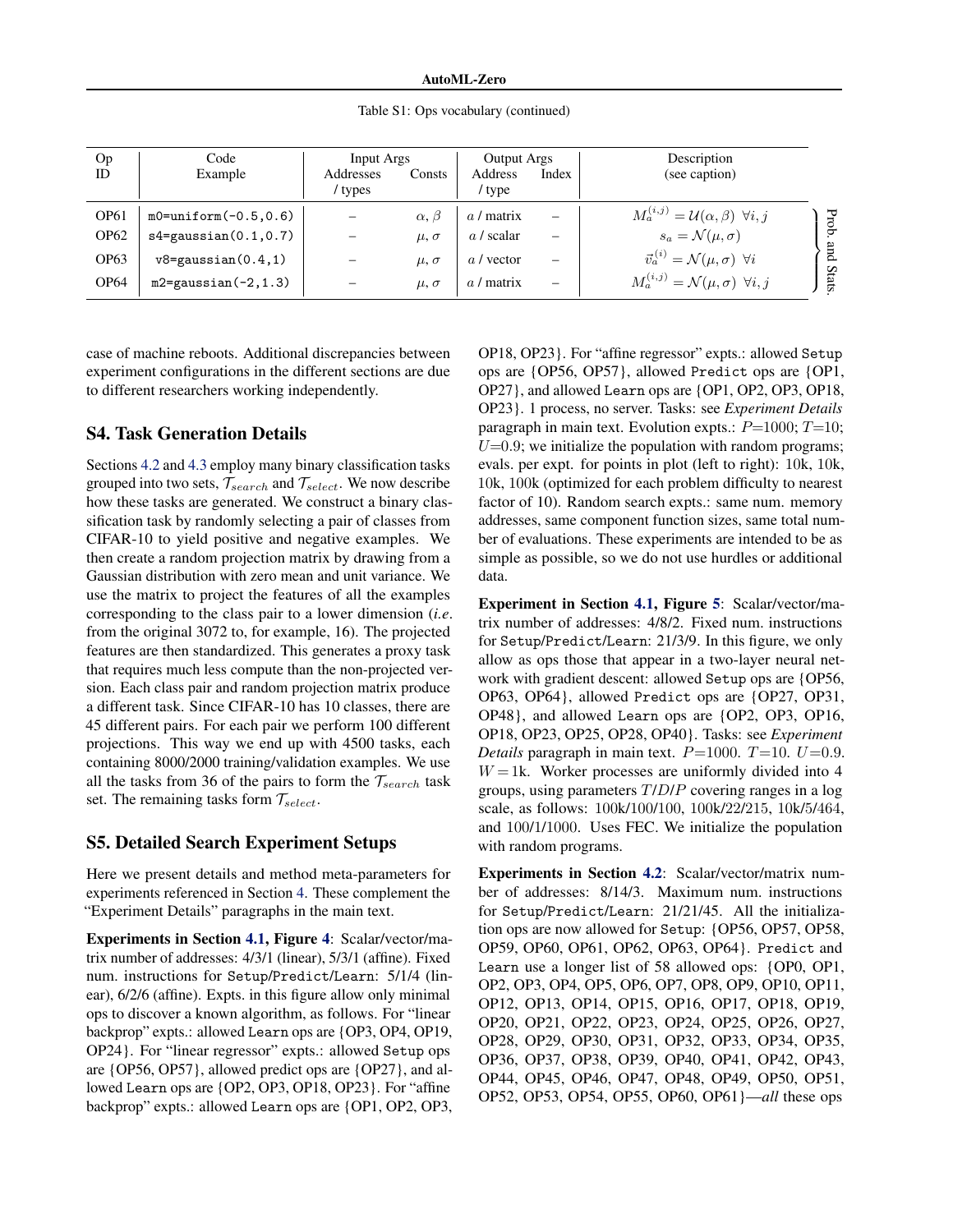<span id="page-5-0"></span>are available to *both* Predict and Learn. We use all the optimizations described in Section [5,](#page-0-0) incl. additional projected binary MNIST data. Worker processes are uniformly divided to perform each possible combination of tasks: *{projected binary CIFAR-10, projected binary MNIST}* ⌦ *{N* =800 & *E*=1*, N* =8000 & *E*=1*, N* =800 & *E*=10*}*  $\otimes$  {*D*=1*, D*=10}  $\otimes$  {*F*=8*, F*=16*, F*=256}; where *N* is the number of training examples, *E* is the number of training epochs, and other quantities are defined in Section [3.](#page-0-0) *P* = 100. *T* = 10. *U* = 0.9. *W* = 10k processes (commodity CPU cores). We initialize the population with empty programs.

Experiments in Section [4.3](#page-0-0): Scalar/vector/matrix number of addresses: 10/16/4. Maximum num. instructions for Setup/Predict/Learn: 21/21/45. Allowed ops for Setup are {OP56, OP57, OP58, OP59, OP60, OP61, OP62, OP63, OP64}, allowed ops for Predict and Learn are {OP0, OP1, OP2, OP3, OP4, OP5, OP6, OP7, OP8, OP9, OP10, OP11, OP12, OP13, OP14, OP15, OP16, OP17, OP18, OP19, OP20, OP21, OP22, OP23, OP24, OP25, OP26, OP27, OP28, OP29, OP30, OP31, OP32, OP33, OP34, OP35, OP36, OP37, OP38, OP39, OP40, OP41, OP42, OP43, OP44, OP45, OP46, OP47, OP48, OP49, OP50, OP51, OP52, OP53, OP54, OP55, OP63, OP64}. These are the same ops as in the paragraph above, except for the minor accidental replacement of uniform for Gaussian initialization ops. We use FEC and hurdles. Workers use binary CIFAR-10 dataset projected to dimension 16. Half of the workers use  $D = 10$  (for faster evolution), and the other half use  $D=100$  (for more accurate evaluation).  $P=100$ . *T*=10. *U*=0*.*9. Section [4.3](#page-0-0) considers three different task types: (1) In the "few training examples" task type (Figure [7a\)](#page-0-0), experiments train each algorithm on 80 examples for 100 epochs for the experiments, while controls train on 800 examples for 100 epochs. (2) In the "fast training" task type (Figure [7b\)](#page-0-0), experiments train on 800 examples for 10 epochs, while controls train on 800 examples for 100 epochs. (3) In the "multiple classes" task type (Figure [7c\)](#page-0-0), experiments evaluate on projected 10-class CIFAR-10 classification tasks, while controls evaluate on the projected binary CIFAR-10 classification tasks described before. The 10-class tasks are generated similarly to the binary tasks, as follows. Each task contains 45K/5K training/validation examples. Each example is a CIFAR-10 image projected to 16 dimensions using a random matrix drawn from a Gaussian distribution with zero mean and unit variance. This projection matrix remains fixed for all examples within a task. The data are standardized after the projection. We use 1000 different random projection matrices to create 1000 different tasks. 80% of these tasks constitute *Tsearch* and the rest form  $\mathcal{T}_{select}$ . Since Section [4.2](#page-0-0) showed that we can discover reasonable models from scratch, in Section [4.3,](#page-0-0) we initialize the population with the simple two-layer neural

network with gradient descent of Figure [5](#page-0-0) in order to save compute.

## S6. Evolved Algorithms

In this section, we show the raw code for algorithms discovered by evolutionary search in Sections [4.2](#page-0-0) and [4.3.](#page-0-0) The code in those sections was simplified and therefore has superficial differences with the corresponding code here.

Supplementary Figure S1a shows the raw code for the best evolved algorithm in Section [4.2.](#page-0-0) For comparison, Figure S1b shows the effect of removing redundant instructions through automated static analysis (details in Supple-mentary Section [S8\)](#page-7-0). For example, the instruction  $v3 =$ gaussian(0.7,0.4) has been deleted this way.

| def Setup():<br>$s4 = uniform(0.6, 0.2)$<br>$v3 = gaussian(0.7, 0.4)$<br>$v12 = gaussian(0.2, 0.6)$<br>$s1 =$<br>$uniform(-0.1,-0.2)$<br>def Predict():<br>$v1 = v0 - v9$                                                                                                                                                                                                                                                                              |                                                                                                                                                                                                                                                                                                                                                                                                               |
|--------------------------------------------------------------------------------------------------------------------------------------------------------------------------------------------------------------------------------------------------------------------------------------------------------------------------------------------------------------------------------------------------------------------------------------------------------|---------------------------------------------------------------------------------------------------------------------------------------------------------------------------------------------------------------------------------------------------------------------------------------------------------------------------------------------------------------------------------------------------------------|
| $v5 = v0 + v9$<br>$v6 = dot(m1, v5)$<br>$m1 = s2 * m2$<br>$s1 = dot(v6, v1)$<br>$s6 = \cos(s4)$<br>$def$ Learn $()$ :<br>$s4 = s0 - s1$<br>$s3 = abs(s1)$<br>$m1 = outer(v1, v0)$<br>$s5 = sin(s4)$<br>$s2 = norm(m1)$<br>$s7 = s5 / s2$<br>$s4 = s4 + s6$<br>$v11 = s7 * v1$<br>$m1 =$ heaviside(m2)<br>$m1 = outer(v11, v5)$<br>$m0 = m1 + m0$<br>$v9 = uniform(2e-3, 0.7)$<br>$s7 = \log(s0)$<br>$s4 = std(m0)$<br>$m2 = m2 + m0$<br>$m1 = s4 * m0$ | def Setup():<br>$def$ Predict $()$ :<br>$v1 = v0 - v9$<br>$v5 = v0 + v9$<br>$v6 = dot(m1, v5)$<br>$m1 = s2 * m2$<br>$s1 = dot(v6, v1)$<br>def Learn():<br>$s4 = s0 - s1$<br>$m1 = outer(v1, v0)$<br>$s5 = sin(s4)$<br>$s2 = norm(m1)$<br>$s7 = s5 / s2$<br>$v11 = s7 * v1$<br>$m1 = outer(v11, v5)$<br>$m0 = m1 + m0$<br>$v9 =$<br>$uniform(2e-3, 0.7)$<br>$s4 = std(m0)$<br>$m2 = m2 + m0$<br>$m1 = s4 * m0$ |
| (a)                                                                                                                                                                                                                                                                                                                                                                                                                                                    | (b)                                                                                                                                                                                                                                                                                                                                                                                                           |

Figure S1: (a) Raw code for the best evolved algorithm in Figure [6](#page-0-0) (bottom–right corner) in Section [4.2.](#page-0-0) (b) Same code after redundant instructions have been removed through static analysis.

Finally, the fully simplified version is in the bottom right corner of Figure [6](#page-0-0) in the main text. To achieve this simplification, we used ablation studies to find instructions that can be removed or reordered. More details can be found in Supplementary Section [S8.](#page-7-0) For example, in going from Supplementary Figure S1b to Figure [6,](#page-0-0) we removed  $s5 =$ sin(s4) because its deletion does not significantly alter the accuracy. We also consistently renamed some variables (of course, this has no effect on the execution of the code).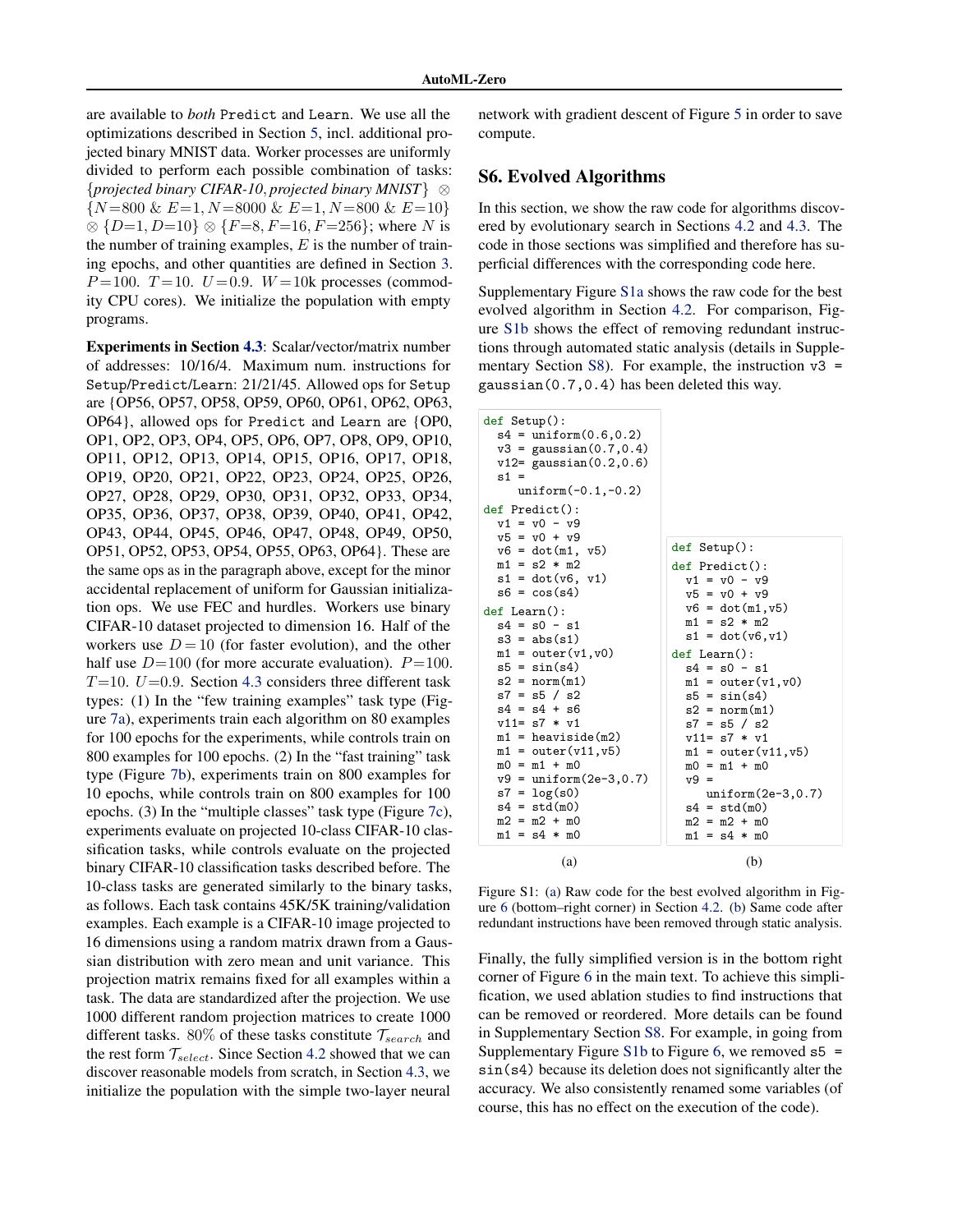```
def Setup():
 s3 = 4.0e-3def Predict():
 v7 = v5 - v0v3 = dot(m0, v0)s8 = s9 / s3v3 = v3 + v1
 m1 = heaviside(m3)
 v4 = \text{maximum}(v3, v7)s1 = dot(v4, v2)s4 = log(s9)v3 = bcast(s8)s7 = std(v1)v3 = v14 + v0m2 = \text{matmul}(m0, m2)def Learn():
 v1 = gaussian(-0.50, 0.41)
 s4 = std(m0)s4 = s0 - s1v5 = gaussian(-0.48, 0.48)
 m1 =transpose(m3)s4 = s3 * s4v15 = v15 * v6v6 = s4 * v4v2 = v2 + v6v7 = s4 * v2v8 = heaviside(v3)
 v7 = v8 * v7
 m1 = outer(v7, v0)m0 = m0 + m1
```

```
def Setup():
  s3 = 0.37s1 = uniform(0.42, 0.66)s2 = 0.31v13 = gaussian(0.69, 0.61)
  v1 = gaussian(-0.86, 0.97)
def Predict():
  m3 = m1 + m2s6 = \arccos(s0)v3 = dot(m0, v0)v3 = v3 - v0v11 = v2 + v9m2 = m0 - m2s4 = \text{maximum}(s8, s0)s7 = 1 / s6s6 = arctan(s0)s8 = \text{minimum}(s3, s1)v4 = maximum(v3, v10)s1 = dot(v4, v2)s1 = s1 + s2def Learn():
 v1 = dot(m0, v5)s4 = s0 - s1s4 = s3 * s4s2 = s2 + s4m3 = \text{matmul}(m0, m3)m2 = bcast(v2, axis=0)v13 = s4 * v4v15 = v10 + v12v2 = v11 + v13v7 = s4 + v11v11 = v7 + v8s8 = s9 + s1m2 = m3 * m0s3 = \arctan(s3)v8 = heaviside(v3)
 m2 = transpose(m1)s8 = \text{heaviside}(s6)s8 = norm(m3)v7 = v8 * v7
 m3 = outer(v7, v0)m0 = m0 + m3
```
def Setup():  $m3 = uniform(0.05, 0.11)$  $s1 = uniform(0.31, 0.90)$ v18 = uniform(-0.49, 4.41)  $s1 = -0.65$  $m5 = uniform(0.21, 0.22)$ v9 = gaussian(0.64, 7.8e-3)  $s1 = -0.84$ def Predict():  $s1 = abs(s1)$  $v15 = norm(m1, axis=1)$  $v15 = dot(m0, v0)$ v8 = v19 - v0  $v15 = v8 + v15$ v7 = max(v1, v15)  $v13 = min(v5, v4)$  $m2 =$ transpose $(m2)$ v10 = v13 \* v0 m7 = heaviside(m3)  $m4 =$ transpose $(m7)$  $v2 = dot(m1, v7)$  $v6 = max(v2, v9)$  $v2 = v2 + v13$  $v11 =$  heaviside(v17)  $s1 = sin(s1)$  $m3 = m6 - m5$  $v19 =$  heaviside(v14) v10 = min(v12, v7) def Learn():  $m5 = abs(m7)$  $v8 = v1 - v2$  $m2 =$ transpose $(m2)$ v8 = s1 \* v8  $v15 = v15 - v4$  $v4 = v4 + v8$  $s1 = \arcsin(s1)$  $v15 = mean(m3, axis=1)$ v12 = v11 \* v11  $m4 =$  heaviside( $m5$ )  $m6 = outer(v8, v7)$  $s1 = sin(s1)$  $s1 = exp(s0)$  $m1 = m1 + m3$  $m5 = outer(v15, v6)$  $m2 =$ transpose $(m1)$  $s1 = exp(s0)$  $v12 = \text{uniform}(0.30, 0.33)$  $s1 = minimum(s0, s1)$  $m5 = m5 * m7$  $v9 = dot(m2, v8)$ v9 = v10 \* v9  $v3 = norm(m7, axis=1)$  $s1 = mean(m1)$  $m2 = outer(v9, v0)$  $m0 = m0 + m2$ 

(a) Raw code for the adaptation to few examples in Figure [7a.](#page-0-0)

(b) Raw code for the adaptation to fast training in Figure [7b.](#page-0-0)

(c) Raw code for the adaptation to multiple classes in Figure [7c.](#page-0-0)

Figure S2: Raw evolved code for algorithm snippets in Figure [7](#page-0-0) in Section [4.3.](#page-0-0)

Supplementary Figure S2 shows the raw code for the algorithms in Figure [7](#page-0-0) in Section [4.3.](#page-0-0) Note that in Figure [7,](#page-0-0) we display a code snippet containing only a few selected instructions, while Supplementary Figure S2 shows the programs in full.

# S7. Algorithm Selection and Evaluation

We first run search experiments evaluating algorithms on the projected binary classification tasks sampled from *Tsearch* and collect the best performing candidate from each experiment. The measure of performance is the median accuracy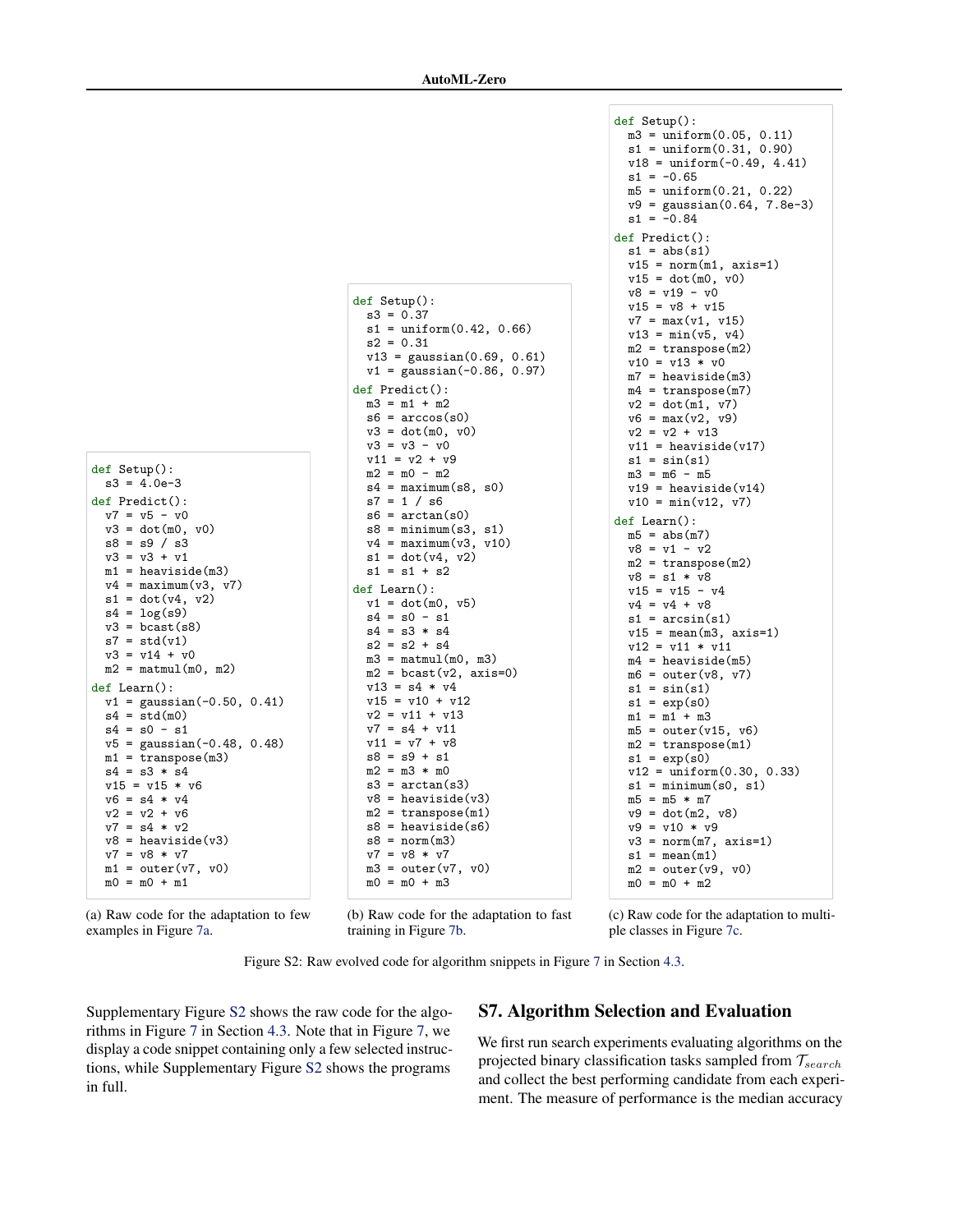<span id="page-7-0"></span>across tasks. Then, we rank these candidates by evaluating them on tasks sampled from *Tselect* and we select the highest-ranking candidate (this is analogous to typical model selection practice using a validation set). The highest ranking algorithm is finally evaluated on the binary classification tasks using CIFAR-10 data with the original dimensionality (3072).

Because the algorithms are initially evolved on tasks with low dimensionality (16) and finally evaluated on the full-size dimensionality (3072), their hyperparameters must be tuned on the full-size dimensionality before that final evaluation. To do this, we treat all the constants in the algorithms as hyperparameters and jointly tune them using random search. For each random search trial, each constant is scaled up or down by a random factor sampled between 0*.*001 and 1000 on a log-scale. We allowed up to 10k trials to tune the hyperparameters, but only a few hundred were required to tune the best algorithm in Figure [6—](#page-0-0)note that this algorithm only has 3 constants. To make comparisons with baselines fair, we tune these baselines using the same amount of resources that went into tunining *and evolving* our algorithms. All hyperparameter-tuning trials use 8000 training and 2000 validation examples from the CIFAR-10 *training* set. After tuning, we finally run the tuned algorithms on 2000 examples from the held-out CIFAR-10 *test* set. We repeat this final evaluation with 5 different random seeds and report the mean and standard deviation. We stress that the CIFAR-10 test set was used only in this final evaluation, and never in *Tsearch* or *Tselect*.

In our experiments, we found a *hyperparameter coupling* phenomenon that hinders algorithm selection and tuning. ML algorithms usually make use of hyperparameters (*e.g*. learning rate) that need to be tuned for different datasets (for example, when the datasets have very different input dimensions or numbers of examples). Similarly, the evolved algorithms also contain hyperparameters that need to be adjusted for different datasets. If the hyperparameters are represented as constants in the evolved algorithm, we can identify and tune them on the new dataset by using random search. However, it is harder to tune them if a hyperparameter is instead computed from other variables. For example, in some evolved algorithms, the learning rate  $s_2$  was computed as  $s_2 = norm(v_1)$  because the best value for  $s_2$ coincides with the L2-norm of  $v_1$  on  $\mathcal{T}_{search}$ . However, when we move to a new dataset with higher dimensions, the L2-norm of  $v_1$  might no longer be a good learning rate. This can cause the evolved algorithms' performance to drop dramatically on the new dataset. To resolve this, we identify these parameters by manual inspection of the evolved code. We then manually decouple them: in the example, we would set  $s_2$  to a constant that we can tune with random-search. This recovers the performance. Automating the decoupling process would be a useful direction for future work.

#### S8. Interpreting Algorithms

It is nontrivial to interpret the raw evolved code and decide which sections of it are important. We use the following procedures to help with the interpretation of discovered algorithms:

(a) We clean up the raw code (*e.g*. Figure [S1a\)](#page-5-0) by automatically simplifying programs. To do this, we remove redundant instructions through static analysis, resulting in code like that in Figure [S1b.](#page-5-0) Namely, we analyze the computations that lead to the final prediction and remove instructions that have no effect. For example, we remove instructions that initialize variables that are never used.

(b) We focus our attention on code sections that reappear in many independent search experiments. This is a sign that such code sections may be beneficial. For example, Section [4.3](#page-0-0) applied this procedure to identify adaptations to different tasks.

(c) Once we have hypotheses about interesting code sections, we perform ablations/*knock-outs*, where we remove the code section from the algorithm to see if there is a significant loss in accuracy. As an example, for Section [4.2,](#page-0-0) we identified 6 interesting code sections in the best evolved algorithm to perform ablations. For each ablation, we removed the relevant code section, then tuned all the hyperparameters / constants again, and then computed the loss in validation accuracy. 4 out of the 6 ablations caused a large drop in accuracy. These are the ones that we discussed in Section [4.2.](#page-0-0) Namely, (1) the addition of noise to the input  $(-0.16\%);$  (2) the bilinear model  $(-1.46\%);$  (3) the normalized gradients  $(-1.20\%)$ ; and (4) the weight averaging  $(-4.11\%)$ . The remaining 2 code sections show no significant loss upon ablation, and so were removed for code readability. Also for readability, we reorder some instructions when this makes no difference to the accuracy either (*e.g*. we move related code lines closer to each other). After this procedure, the code looks like that in Figure [6.](#page-0-0)

(d) If an ablation suggests that a code section is indeed helpful to the original algorithm, we then perform a *knock-in*. That is, we insert the code section into simpler algorithms to see if it improves their performance too. This way we confirmed the usefulness of the 4 code sections mentioned in (c), for example.

#### S9. More Search Method Ablations

To verify the effectiveness of the upgrades mentioned in Supplementary Section [S3,](#page-0-0) we conduct ablation studies using the experiment setup of Section [4.2,](#page-0-0) except for the following simplifications to reduce compute: (i) we limit the ops to only those that are necessary to construct a neural network trained with gradient descent (as was done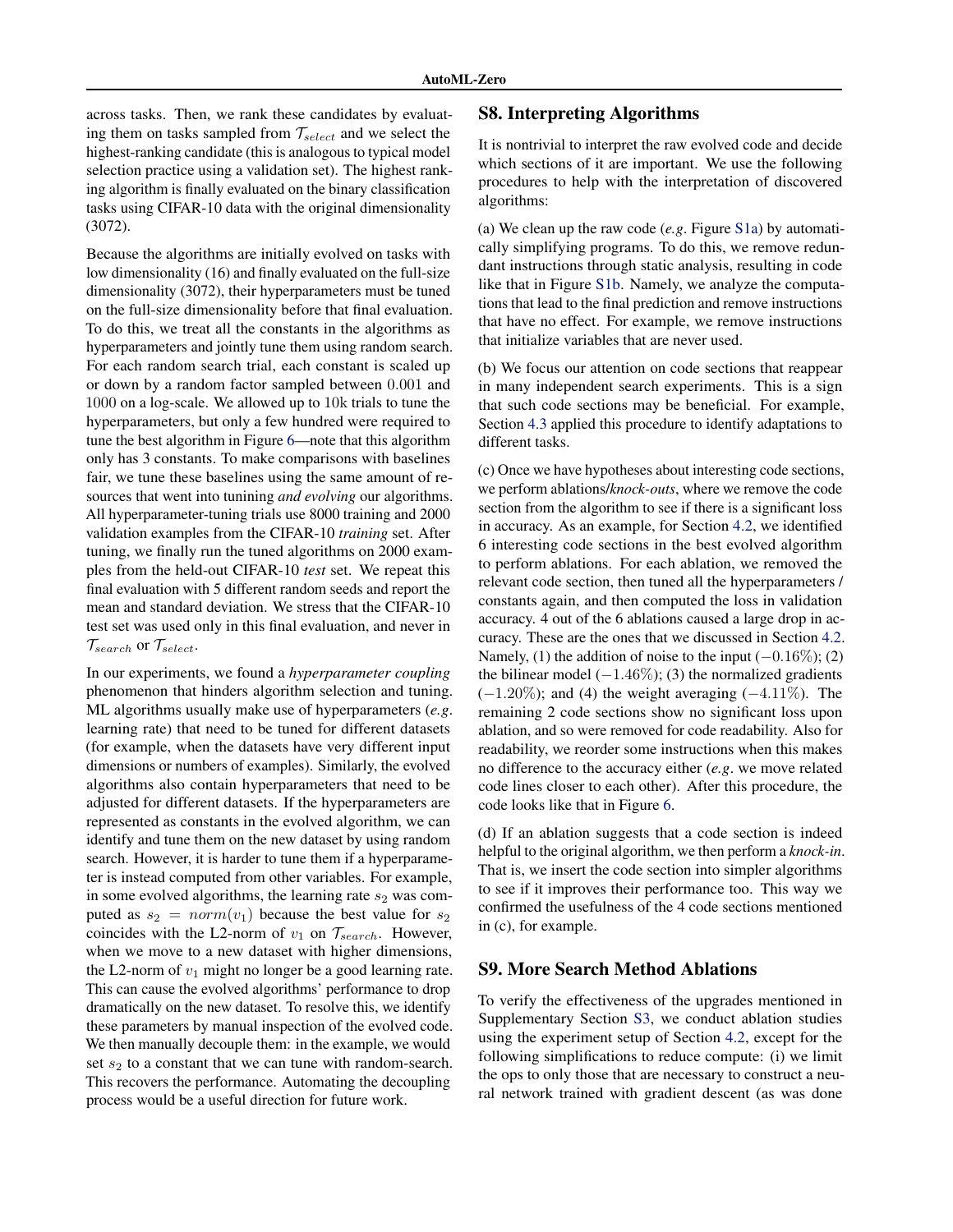<span id="page-8-0"></span>Table S2: Ablation studies. Each row summarizes the results of 30 search runs under one given experimental setting. Rows #0–4 all use the same setting, except for the search method: each row implements an upgrade to the method and shows the resulting improvement. "Best Accuracy" is the accuracy of the best algorithm for each experiment (*±*2 SEM), evaluated on unseen projected binary CIFAR-10 tasks. "Success Fraction" is the fraction  $(\pm 2\sigma)$  of those experiments that produce algorithms that are more accurate than a plain neural network trained with gradient descent (0*.*750). This fraction helps us estimate the likelihood of high performing outliers, which we are keenly interested in. The experimental setting for row #5 is the same as row #3, except that instead of using both projected binary CIFAR-10 and projected binary MNIST data for the search, we use only projected binary MNIST data (as for other rows, the accuracy is reported on projected binary CIFAR-10 data). Row #5 indicates that searching *completely* on MNIST data is not as helpful as searching partially on it (row #3). Overall, rows #0–4 suggest that all four upgrades are beneficial.

| <b>INDEX</b> | <b>DESCRIPTION</b>                                                                       | <b>BEST ACCURACY</b>                                                           | <b>SUCCESS FRACTION</b>                                                  |
|--------------|------------------------------------------------------------------------------------------|--------------------------------------------------------------------------------|--------------------------------------------------------------------------|
| 2<br>3       | <b>BASELINE</b><br>$+$ MIGRATION<br>+ FUNCTIONAL EQUIVALENCE CHECK<br>$+50\%$ MNIST DATA | $0.703 \pm 0.002$<br>$0.707 + 0.004$<br>$0.724 \pm 0.006$<br>$0.729 \pm 0.008$ | $0.00 \pm 0.00$<br>$0.00 \pm 0.00$<br>$0.13 \pm 0.12$<br>$0.27 \pm 0.16$ |
| 4            | $+$ HURDLES<br>EXPERIMENT 3 W/ 100% MNIST DATA                                           | $0.738 \pm 0.008$<br>$0.720 \pm 0.003$                                         | $0.53 \pm 0.18$<br>$0.00 \pm 0.00$                                       |

Table S3: This is the same as Supplementary Table S2, except at a lower compute scale (100 processes). Each setup was run 100 times. The results are similar to those with more compute and support the same conclusions. Thus, the observed benefits are not specific to a single compute scale.

| <b>INDEX</b> | <b>DESCRIPTION</b>               | <b>BEST ACCURACY</b>                   | <b>SUCCESS FRACTION</b>            |
|--------------|----------------------------------|----------------------------------------|------------------------------------|
|              | <b>BASELINE</b><br>$+$ MIGRATION | $0.700 \pm 0.002$<br>$0.704 \pm 0.000$ | $0.00 \pm 0.00$<br>$0.00 \pm 0.00$ |
| 2            | + FUNCTIONAL EQUIVALENCE CHECK   | $0.706 \pm 0.001$                      | $0.00 \pm 0.00$                    |
| 3            | $+50\%$ MNIST DATA               | $0.710 \pm 0.002$                      | $0.02 \pm 0.03$                    |
|              | $+$ HURDLES                      | $0.714 \pm 0.003$                      | $0.10 \pm 0.06$                    |
| 5            | EXPERIMENT 3 W/ 100% MNIST DATA  | $0.700 \pm 0.004$                      | $0.00 \pm 0.00$                    |

for Figure [5\)](#page-0-0), *i.e*. allowed Setup ops are {OP57, OP64, OP65}, allowed Predict ops are {OP28, OP32, OP49}, and allowed Learn ops are {OP3, OP4, OP17, OP19, OP24, OP26, OP29, OP41}; (ii) we reduce the projected dimensionality from 256 to 16, and (iii) we use 1k processes for 5 days. Additionally, the ablation experiments we present use  $T = 8000, E = 10$  for all tasks. This slight difference is not intentionally introduced, but rather is a product of our having studied our method before running our experiments in the main text; we later on found that using more epochs did not change the conclusions of the studies or improve the results.

Supplementary Tables S2, S3, and [S4](#page-9-0) display the results. Note that Figure [8](#page-0-0) presents a subset of this data in plot form (the indexes 1–4 along the horizontal axis labels in that figure coincide with the "Index" column in this table). We find that all four upgrades are beneficial across the three different compute scales tested.

#### S10. Baselines

The focus of this study was not the search method but we believe there is much room for future work in this regard. To facilitate comparisons with other search algorithms on the same search space, in this section we provide convenient baselines at three different compute scales.

All baselines use the same setting, a simplified version of that in Section [4.2,](#page-0-0) designed to use less compute. In particular, here we severely restrict the search space to be able to reach results quickly. Scalar/vector/matrix number of addresses: 5/9/2. Maximum num. instructions for Setup/Predict/Learn: 7/11/23. Allowed Setup ops: {OP57, OP60, OP61, OP62, OP63, OP64, OP65}, allowed Predict ops: {OP2, OP24, OP28, OP32, OP49}, allowed Learn ops: {OP2, OP3, OP4, OP17, OP19, OP24, OP26, OP29, OP41}. Experiments end after each process has run 100B training steps—*i.e*. the training loop described in Section [3.1](#page-0-0) runs 100B times. (We chose "training steps" instead of "number of algorithms" as the experiment-ending criterion because the latter varies due to early stopping, FEC, *etc*. We also did not choose "time" as the experimentending criterion to make comparisons hardware-agnostic.